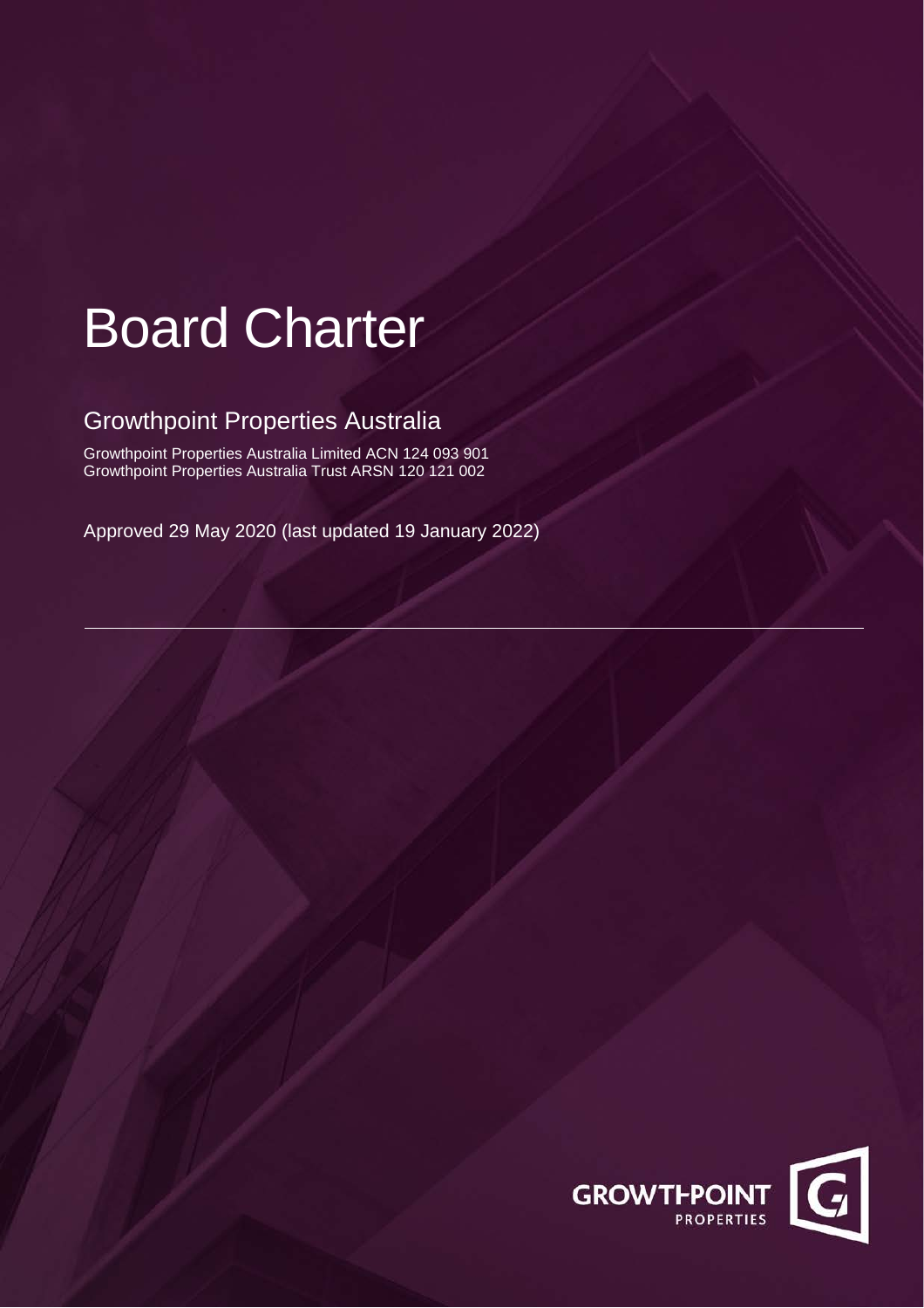

#### $\mathbf{1}$ . **Introduction**

Growthpoint Properties Australia Limited ACN 124 093 901 (**Company**) is the responsible entity of the Growthpoint Properties Australia Trust ARSN 120 121 002 (**Trust**). The units in the Trust are stapled to the ordinary shares in the Company and trade jointly on the Australian Securities Exchange (**ASX**) as Growthpoint Properties Australia stapled securities (ASX: GOZ).

This charter governs the role, responsibilities, membership and operation of the board of the Company (**Board**), both in its personal capacity and in its capacity as responsible entity of the Trust.

#### $2<sub>1</sub>$ **The Board's role and responsibilities**

The role of the Board is to demonstrate leadership and provide strategic direction to the Company and the Trust (**Growthpoint** or the **Group**) and oversee the management of the Group.

The key responsibilities of the Board include:

## *Strategy*

- a) setting Growthpoint's purpose and strategic direction and objectives;
- b) overseeing management's implementation of the strategic objectives and performance generally;

## *Material or strategic business initiatives*

c) approving material or strategic business initiatives including in relation to acquisitions, divestments, asset management, developments and other transactions or material business contracts in excess of authority levels delegated to management;

## *People and remuneration*

- d) appointing and removing the Managing Director and the other members of the executive management team (**EMT**) and planning for executive succession;
- e) approving the remuneration and incentives of the Managing Director and EMT;
- f) approving Growthpoint's remuneration framework and policy and overseeing its alignment with the Group's purpose, values, strategic objectives and risk management framework;
- g) approving the Group's Diversity Policy and setting measurable objectives for achieving gender diversity;

## *Board*

- h) approving appointments to the Board and planning the succession of the Board;
- i) reviewing the skills matrix of the Board to ensure that the Board has the skills required to competently discharge its duties;
- j) determining the remuneration of Non-executive Directors;

### *Corporate governance*

- k) approving and overseeing the effectiveness of the Group's corporate governance framework, including key policies and documents;
- l) overseeing management in instilling and reinforcing the Group's values, Code of Conduct and desired culture;
- m) overseeing the Group's process for making timely and balanced disclosure of material information to the market in accordance with the *Corporations Act 2001* (Cth) (**Corporations Act**) and the ASX Listing Rules;

**Growthpoint Properties Australia** –– Board Charter

Reviewed and approved by: Board of Directors on 29 May 2020; updated on 14 October 2021 to reflect the establishment of the Investment Committee; updated on 19 January 2022 in relation to access to independent advice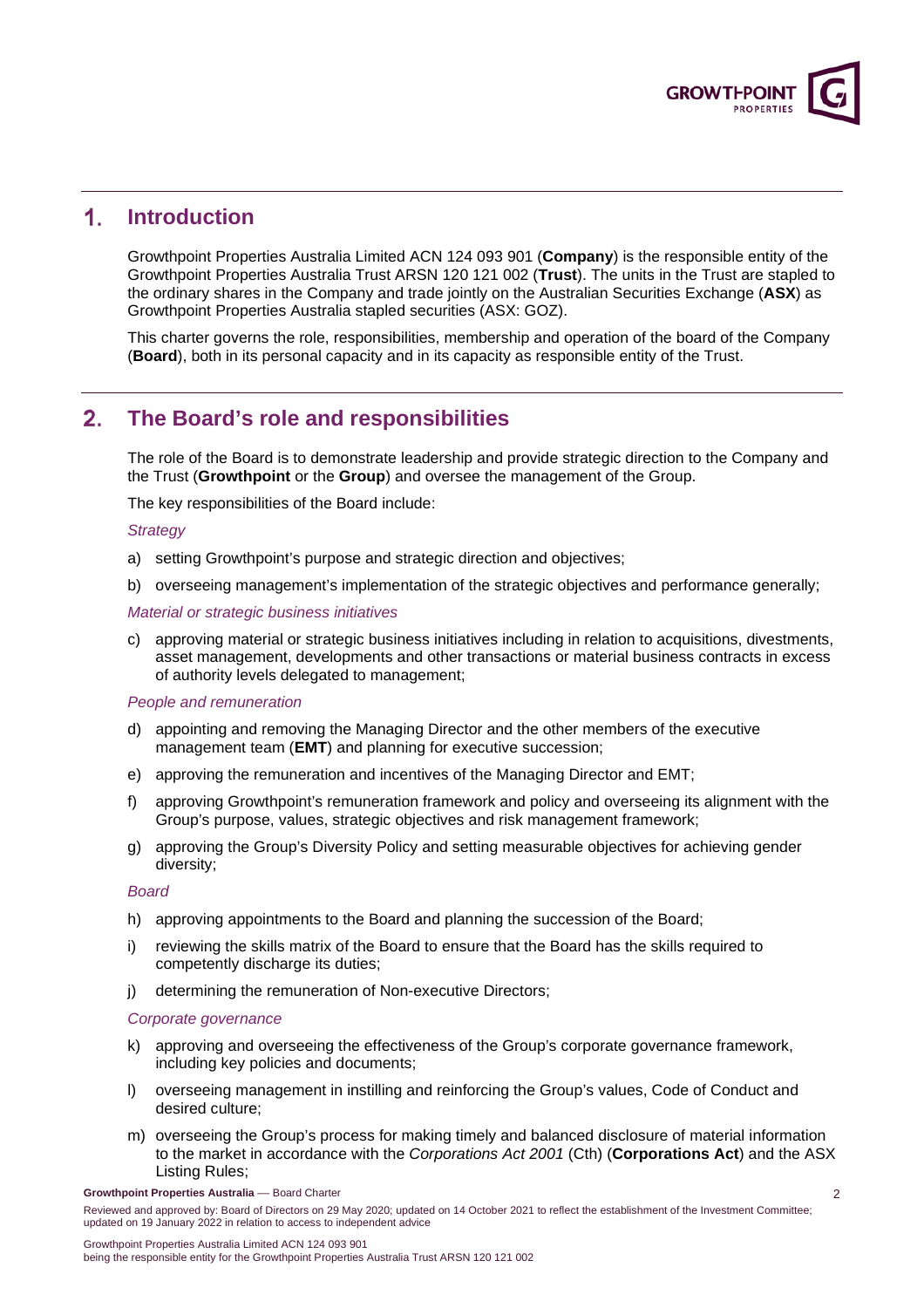

- n) receiving and considering reports of any material breach of a Group policy or conduct that is materially inconsistent with the Group's values and Code of Conduct;
- o) establishing and evaluating the membership of Board committees;
- p) where required, challenging and holding the EMT to account;

*Audit, risk and compliance*

- q) approving and overseeing the Growthpoint's risk management framework for both financial and non-financial risks;
- r) overseeing the internal audit function and the internal control framework;
- s) overseeing the integrity of Growthpoint's accounting and corporate reporting systems, including appointing, reviewing and overseeing the independence of the external auditors;
- t) overseeing compliance with other legal and regulatory requirements for the Group and the Group's compliance management framework, including approving the compliance plan for the Trust;

## *Financial*

- u) overseeing the operational and financial position and performance of the Group;
- v) approving Growthpoint's Annual Report, financial statements and associated results releases;
- w) approving distributions to securityholders and market guidance;
- x) approving Growthpoint's annual budget and major capital expenditure;
- y) making determinations regarding the capital structure of the Group; and
- z) approving Growthpoint's funding strategy, borrowing limits and Treasury Management Policy.

#### $3<sup>1</sup>$ **Board Committees**

- a) The Board has established the following standing Board committees to assist in the discharge of its responsibilities:
	- i) Audit, Risk and Compliance Committee;
	- ii) Nomination, Remuneration and HR Committee; and
	- iii) Investment Committee.
- b) Each of these Board committees will have a charter approved by the Board governing the responsibilities, composition and operation of the committee. The role of the committees is to advise and make recommendations to the Board, unless otherwise stated or delegated in the committee's charter or as authorised by the Board.
- c) The Board may also establish and delegate specific functions to sub-committees of the Board from time to time.

#### 4. **Executive Management Team**

- a) Responsibility for the day-to-day management, implementation of the strategic objectives and administration of the business of the Group is delegated by the Board to the Managing Director and the EMT.
- b) In carrying out its responsibilities, the EMT is to have due regard to the Group's values, risk management framework, budget and polices approved by the Board.

**Growthpoint Properties Australia** –– Board Charter

Reviewed and approved by: Board of Directors on 29 May 2020; updated on 14 October 2021 to reflect the establishment of the Investment Committee; updated on 19 January 2022 in relation to access to independent advice

Growthpoint Properties Australia Limited ACN 124 093 901 being the responsible entity for the Growthpoint Properties Australia Trust ARSN 120 121 002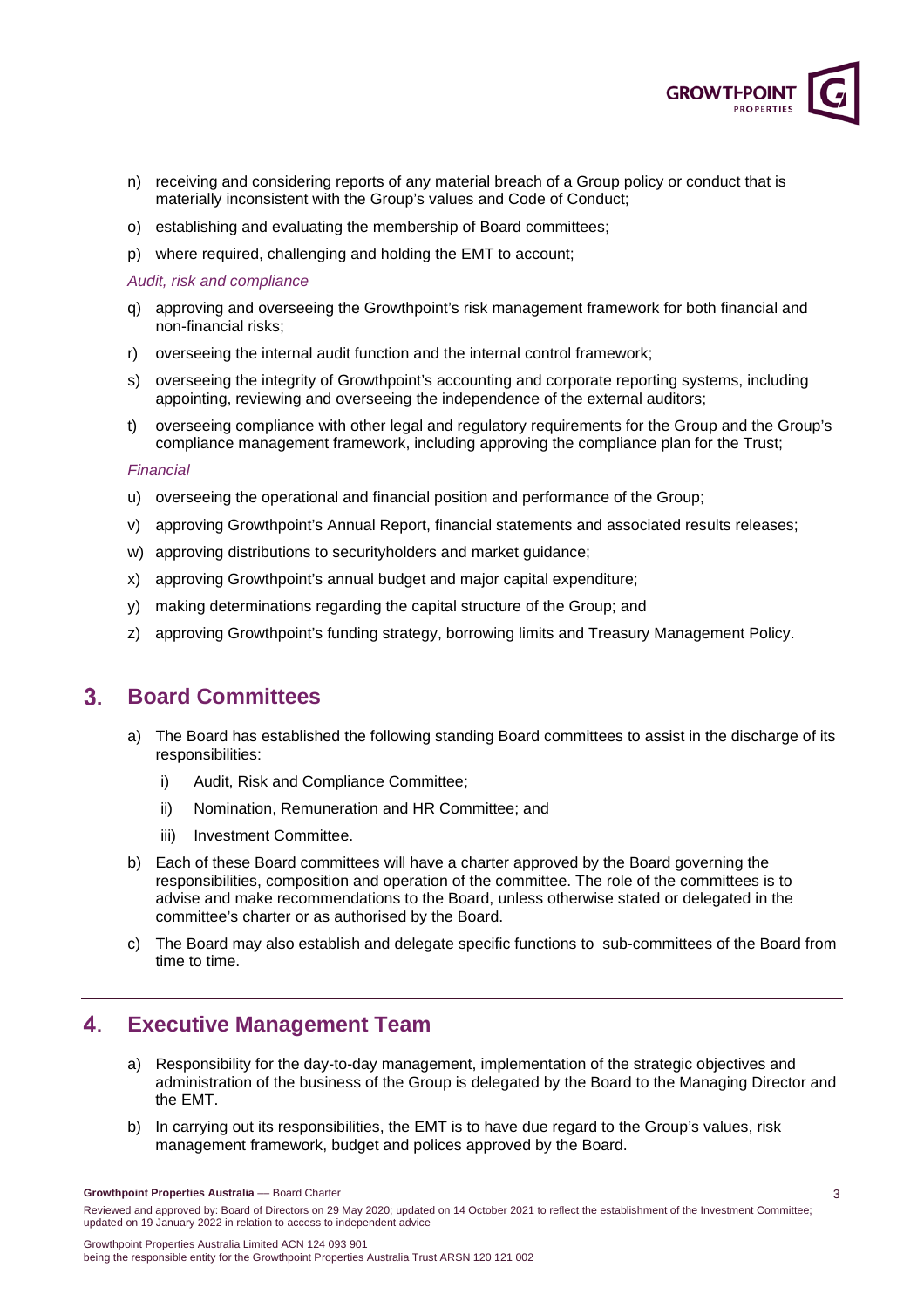

c) The EMT is responsible for providing the Board with accurate, timely and transparent information to enable the Board to perform its role and responsibilities effectively.

#### $5.$ **Board membership and independence**

- a) The Board, together with the Board's Nomination, Remuneration and HR Committee, will determine the size and composition of the Board having regard to the needs of the Group, the Board and its committees and the Company's constitution.
- b) The Board will comprise Directors with an appropriate range of skills, experience and expertise to discharge its responsibilities. A majority of the Board should be Non-executive Directors.
- c) The independence of each Non-executive Director will be assessed by the Board prior to appointment and then annually.
- d) In assessing independence, the Board will have regard to the interests, positions and relationships potentially affecting the independent status of a Director as described in Box 2.3 of the ASX Corporate Governance Council's Corporate Governance Principles and Recommendations.

#### $6.$ **Chairman**

- a) The Board will appoint one of its members to be the Chairman.
- b) The Chairman is to be an independent, Non-executive Director.
- c) The role of the Chair is to provide leadership to the Board and Growthpoint. The Chairman's responsibilities include:
	- i) leading and overseeing the performance of Board in discharging its responsibilities to Growthpoint;
	- ii) liaising with the Managing Director about matters that are of importance to the Board;
	- iii) facilitating constructive Board discussions;
	- iv) overseeing the processes and procedures in place to evaluate the performance of the Board, its committees and individual Directors;
	- v) ensuring effective communications with security holders; and
	- vi) approving the agendas for Board meetings in conjunction with the Managing Director and Company Secretary and ensuring that adequate time is available for discussion of all agenda items, including strategic issues.

#### $7<sub>1</sub>$ **Company Secretary**

- a) In accordance with the Company's constitution, the Board must appoint a Company Secretary.
- b) The Company Secretary is accountable directly to the Board, through the Chairman, on all matters to do with the proper functioning of the Board. All Directors will have access to the Company Secretary.
- c) The Company Secretary's responsibilities include:
	- i) advising the Board on corporate governance matters;
	- ii) monitoring compliance with Board and committee policy and procedures;

**Growthpoint Properties Australia** –– Board Charter

Reviewed and approved by: Board of Directors on 29 May 2020; updated on 14 October 2021 to reflect the establishment of the Investment Committee; updated on 19 January 2022 in relation to access to independent advice

Growthpoint Properties Australia Limited ACN 124 093 901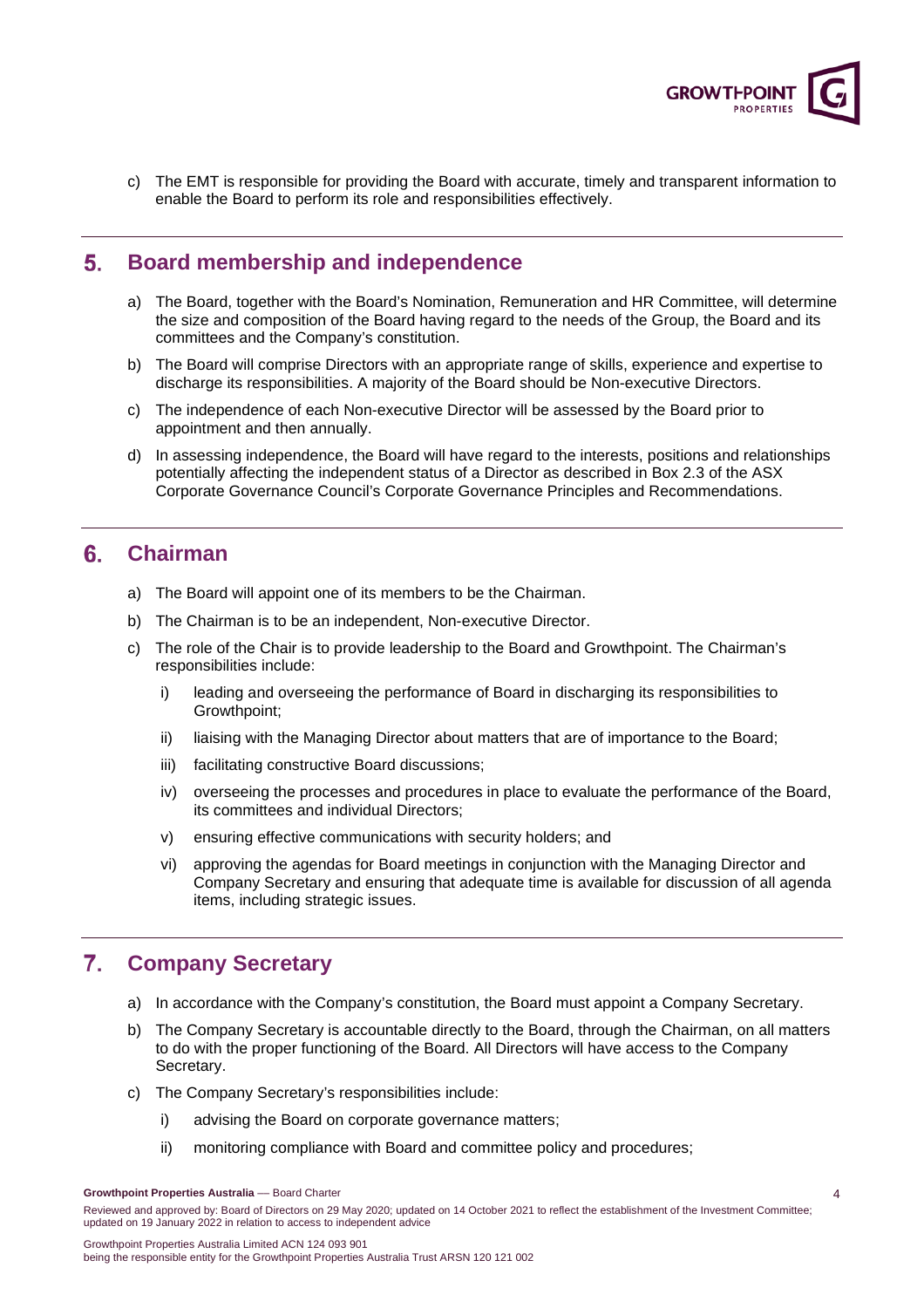

- iii) organising Board agendas and papers;
- iv) preparing and maintaining a record of minutes of Board meetings; and
- v) assisting with organising and facilitating the induction and professional development of Directors.

#### $8.$ **Board meetings**

- a) The Board will meet with such frequency as it determines necessary to carry out its responsibilities. A meeting schedule will be determined annually in advance by the Chairman, in consultation with the Board.
- b) The Board will meet in accordance with the notice, quorum and other provisions set out in the Company's constitution.
- c) Board papers should be made available at least 5 business days prior to a meeting. Late papers may be submitted with the consent of the Chairman.
- d) Directors are required to use reasonable endeavours to attend scheduled meetings and to have read and considered the papers ahead of each meeting.
- e) The Board may invite members of the EMT, other employees of Growthpoint and professional advisors to attend Board meetings from time to time.

#### 9. **Director development and Board performance reviews**

- a) The Nomination, Remuneration and HR Committee will periodically review the professional development needs of the Directors to ensure that they are equipped with the skills and knowledge required to assist them in performing their role effectively.
- b) The performance of the Board, its standing committees and individual Directors will be reviewed periodically.

# **Access to independent advice and information**

- a) The Board collectively, and each individual Director, may seek independent professional advice on any matter relevant to their duties and responsibilities at the Group's expense. Advice must be sought only after prior consultation with the Chair unless it relates to a report received in accordance with the Group's Whistleblower Policy.
- b) Directors are also entitled to access:
	- i) members of the EMT and seek additional information to fulfil their responsibilities; and
	- ii) internal and external auditors without management present.

# **Conflicts of interest**

a) In addition to the Directors' legal obligations regarding material personal interests in the Corporations Act, Directors must disclose to the Board any actual or potential conflicts of interest that relate to the affairs of the Group as soon as practicable after the Director becomes aware of that interest.

**Growthpoint Properties Australia** –– Board Charter

Reviewed and approved by: Board of Directors on 29 May 2020; updated on 14 October 2021 to reflect the establishment of the Investment Committee; updated on 19 January 2022 in relation to access to independent advice

Growthpoint Properties Australia Limited ACN 124 093 901 being the responsible entity for the Growthpoint Properties Australia Trust ARSN 120 121 002